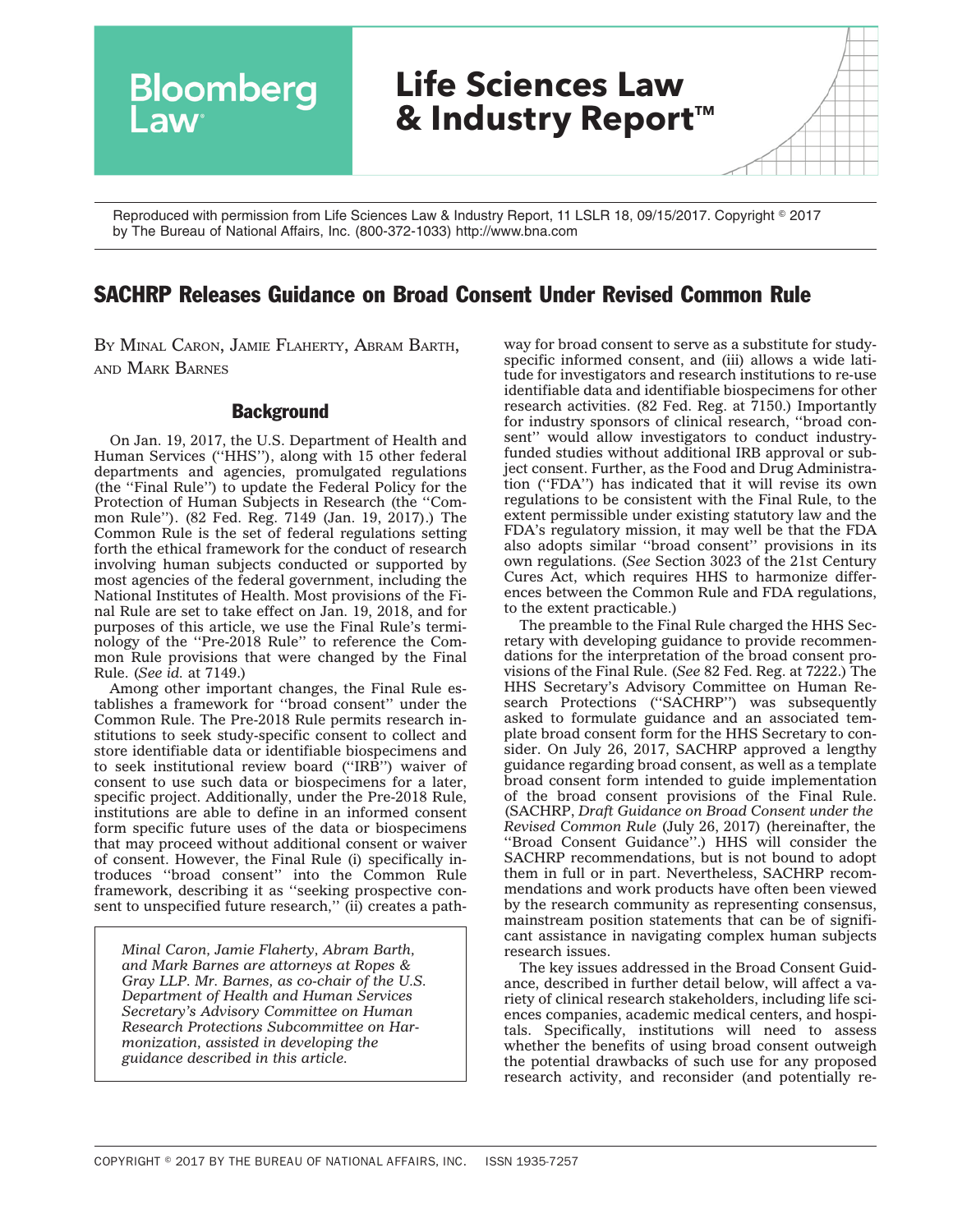vise) their procedures for obtaining informed consent accordingly.

# Broad Consent Framework Under the Final Rule

Under the Pre-2018 Rule framework, if researchers had not secured study-specific consent, then they had two alternatives to use identifiable data or identifiable biospecimens for secondary research: (1) securing IRB waiver of consent or (2) removing personal identifiers from data and biospecimens, rendering research on such de-identified data outside the jurisdiction of the Common Rule. The Final Rule explicitly permits researchers to obtain broad consent for the storage, maintenance, and secondary research uses of identifiable biospecimens and identifiable data. (*See* Barth et al., *HHS Finalizes Comprehensive Revisions to the Common Rule*, 11 LSLR 03 at 6-7 (Feb. 3, 2017).)

Specifically, the Final Rule creates two new categories of research that may be exempted from compliance with the Common Rule if certain conditions, including broad consent, are met. These categories of exemptions are:

(1) storage or maintenance of identifiable private information or identifiable biospecimens for potential secondary research use, if an IRB conducts a limited IRB review and makes certain determinations (§ \_  $.104(d)(7)$ ; and

(2) research involving use of identifiable private information or identifiable biospecimens for secondary research use, if the following criteria are met:

(i) documentation of informed consent or waiver of documentation of consent is obtained;

(ii) an IRB conducts a limited IRB review and makes certain determinations; and

(iii) the investigator does not include returning individual research results to subjects as part of the study plan (although the investigator is not prevented from abiding by any legal requirements to return individual research results).  $(\S$  .  $104(d)(8)$ . Once a researcher obtains broad consent, then any

subsequent storage, maintenance, or secondary research use of the individual's identifiable biospecimens or identifiable data consistent with the terms of the broad consent would not require additional consent from the individual, provided certain conditions are met, including limited review by an IRB.

However, although the Final Rule establishes the new framework for obtaining broad consent, it remained intentionally silent as to most of the nuance and details attendant to implementing a broad consent program. The recently released Broad Consent Guidance therefore provides helpful recommendations to guide the interpretation and implementation of the broad consent provisions in the Final Rule.

#### I. Refusal to Consent

One such area in need of further clarification has been the implications of an individual's refusal to give broad consent when offered by a researcher. The Final Rule eliminates an IRB's ability to waive consent for future research uses of identifiable data and identifiable biospecimens if an individual has been offered to provide, yet refused to give, broad consent.  $(\S_1, 116(f)(1))$ . Specifically, when an individual is offered but ''refuses''

to grant broad consent, the IRB cannot waive consent for the storage, maintenance, or secondary research use of that individual's identifiable data or identifiable biospecimens. (*Id.*) However, the Final Rule does not define ''refusal'' to consent or offer insight into whether researchers should view an individual's silence or nonresponsiveness as constituting a ''refusal'' to grant broad consent under the Common Rule.

The Broad Consent Guidance addresses this ambiguity by suggesting that ''HHS interpret 'refusal to consent' to include only a person's express declination to give broad consent, as demonstrated by an individual's unambiguous written or oral communication to that effect.'' (Broad Consent Guidance, at 7.) This does not suggest, of course, that a failure to respond be treated as granting of broad consent; rather, SACHRP recommends that an individual's lack of response be viewed as neither a refusal nor grant of broad consent. The Broad Consent Guidance states that in order to communicate effectively to individuals the distinct implications stemming from their decision to respond to the offer for a broad consent, broad consent forms used by researchers should ''expressly state that failure to respond (i) will not be treated as a refusal to consent, (ii) will not prevent researchers from seeking a waiver of consent or pursuing an exemption, and (iii) will not act as affirmative broad consent.'' (*Id.* at 8.) In addition, SACHRP recommends that a broad consent form clearly set forth an individual's three options in responding, namely (i) express agreement, (ii) express refusal, and (iii) nonresponsiveness.

This guidance brings clarity for research institutions seeking to obtain broad consent for research activities subject to the Common Rule, and eliminates possible problematic situations such as if an individual would be offered a broad consent but simply forgets to respond, leaving the institution then unable to seek IRB waiver for the storage, maintenance, or secondary research use of that individual's identifiable data or identifiable biospecimens. The recommendations eliminate an unnecessary incentive to prefer waiver of consent over seeking broad consent directly from subjects, which would have existed if the failure to respond were or could be treated as a refusal to consent. In terms of patient autonomy, this recommendation acknowledges that, in all likelihood, if someone has strong objections to providing broad consent, he or she would affirmatively express as much to researchers.

# II. Parties Bound by a Person's Refusal to Give Broad Consent

Although the Final Rule sets forth a limitation regarding future use of identifiable data or identifiable biospecimens if the subject refuses to grant broad consent, it is silent as to the parties bound by such a refusal to consent. The language of the Final Rule instead simply prevents ''an IRB'' from waiving consent as a result of an individual's refusal to provide broad consent.  $(\S$ .116(f)(1).) As noted in the Broad Consent Guidance, this provision, without further explanation or guidance, is silent as to the application of the provision to situations in which an individual refuses to grant broad consent to one institution, yet, for many possible reasons, may be amenable to granting broad consent to one or more other institutions.

The Broad Consent Guidance therefore recommends that broad consent forms should clearly delineate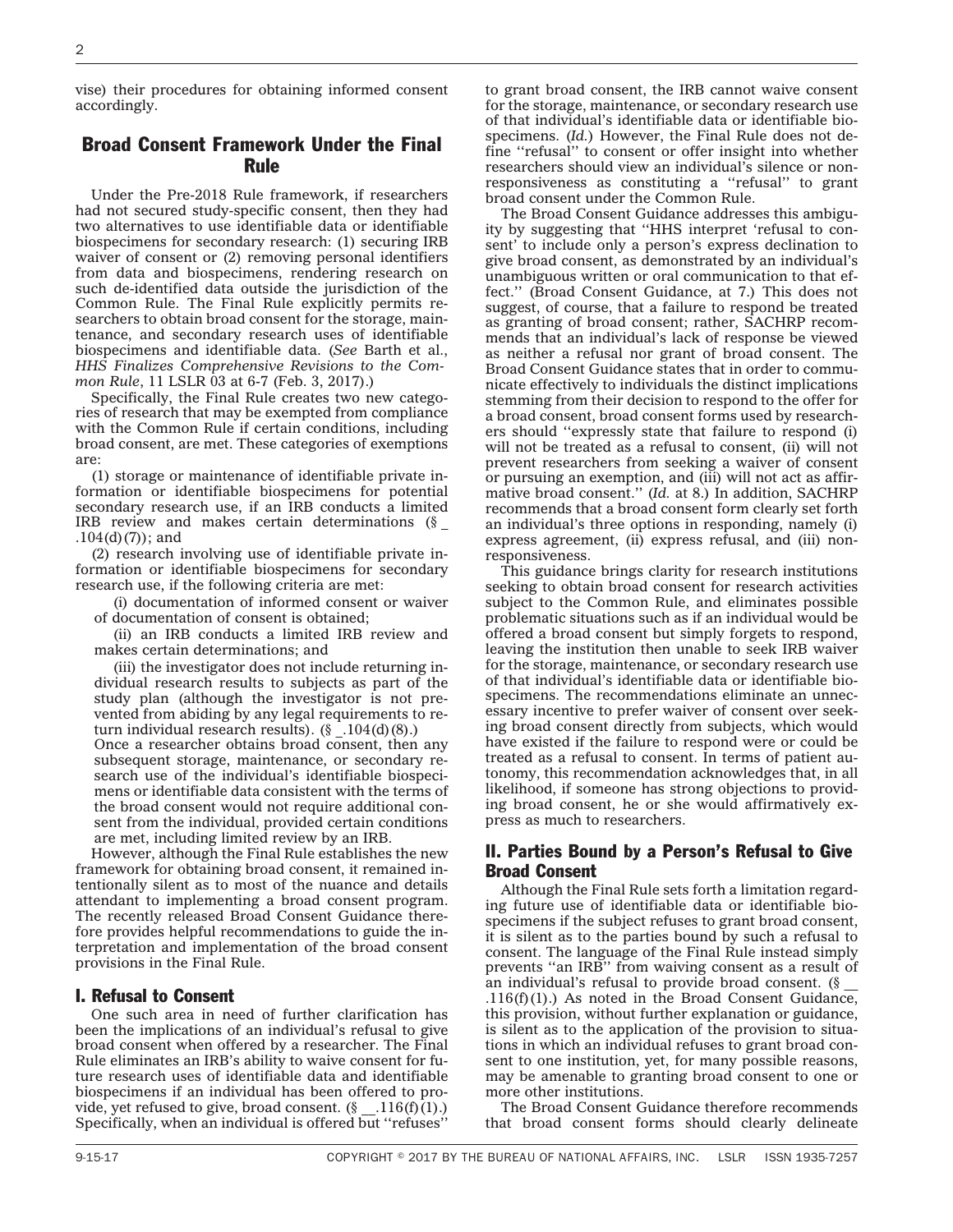which parties would be able under a broad consent to use the identifiable data and identifiable biospecimens for secondary research purposes. However, the Guidance further notes that refusal of an individual to provide broad consent should in any case:

(i) not prevent those researchers or their institution from recontacting the individual at a future time to re-request broad consent (as defined by relevant institutional policies), so long as the re-contacting is neither insistent nor abusive;

(ii) not prevent other institutions and researchers not identified in the initial broad consent form from requesting the individual's broad consent provided that they agree not to share identifiable data and identifiable biospecimens secured under such broad consent with the institutions and researchers initially denied broad consent unless the individual expressly consents to the sharing; and

(iii) not prevent an IRB from waiving informed consent for future research uses of that person's identifiable data and identifiable biospecimens, based on a waiver application from a research team unaffiliated with, and not acting on behalf of, those researchers whose previous request for broad consent from the individual had been refused.

This more specific framework for treatment of a refusal to consent is intended to ease implementation of broad consent programs, and provide institutions that have already requested an individual's broad consent the option later to recontact individuals and request broad consent again, if not abusive and if consistent with relevant institutional policies. The Guidance further advises academic medical centers and other health care systems with decentralized research operations to implement systems ''to assure that an individual who refused to provide broad consent at one organizational unit not be approached shortly thereafter to provide broad consent by staff at other organizational units under the same leadership or governance.'' (Broad Consent Guidance, at 10.) Therefore, health care institutions implementing a broad consent program will need to develop extensive broad consent and refusal-tracking systems. Although this type of tracking is probably unavoidable, it likely will serve as a key limitation on the types of institutions and number of situations in which broad consent is used.

# III. Specificity of Description of Future Uses

In its Guidance, SACHRP explains that researchers availing themselves of this new broad consent pathway will need to describe in their broad consent forms, even if generally, the range of future research uses to which the person is giving his or her broad consent. In their broad consent forms, researchers should specifically include helpful examples demonstrating the potential research uses, particularly in situations in which those uses may be ethically, religiously, or politically contentious or otherwise controversial. For example, some persons considering whether to give a broad consent may want to know – because they care deeply about – possible uses of their identifiable biospecimens for whole genome sequencing, stem cell research, research about induced termination of pregnancy, or human geography studies whose results may challenge deeplyheld religious or cultural beliefs.

Multiple state laws govern testing and data disclosure for such conditions as tuberculosis, HIV infection, and

mental retardation/developmental disabilities. State laws also often govern genetic testing and the use and disclosure of genetic test results. Specific federal law governs use and disclosure of identifiable information about drug and alcoholism treatment. (*See* 42 U.S.C. § 290dd-2; 42 C.F.R. Part 2.) In all of these cases, specific mention of these categories of research activities may be required in the broad consent form, in order for researchers to use and disclose identifiable data or identifiable biospecimens from those protected categories. This is reflected in the SACHRP broad consent template.

# IV. Continuing Research After Withdrawal of Broad Consent

Another area of ambiguity in the Final Rule is a researcher's ability to continue research following an individual's withdrawal of initially granted broad consent. Commentary on this issue in the Final Rule suggests that investigators may continue to use a person's collected and stored data and biospecimens, even if the individual later withdraws broad consent, provided the data have been stripped of identifiers, rendering research on such de-identified data outside of the scope of the Common Rule. However, that commentary also suggests that if an investigator commits in the informed consent form to discontinue any further use following withdrawal of broad consent, then that commitment should be honored, disallowing any future use of such data or biospecimens, even if de-identified. (82 Fed. Reg. at 7221.)

In the Broad Consent Guidance, SACHRP recommends that broad consent forms should expressly provide that withdrawal of broad consent will not prevent the completion of use of the subject's data and biospecimens in a study already commenced when the request to withdraw was received, and would not prevent the continued storage and use, for research integrity purposes, of identifiable data and identifiable biospecimens already used for research purposes. SACHRP also recommends that the broad consent make clear that when identifiable data or identifiable biospecimens are distributed to third parties pursuant to the broad consent form, consequently it will be difficult for the institution to recall such data or biospecimens.

# V. IRB's Responsibilities in Performing Limited Review

As stated above, under  $\frac{8}{5}$  . 104(d)(7) of the Final Rule, storage or maintenance of identifiable private information or identifiable biospecimens for potential secondary research use shall be exempt from the requirements of the Common Rule, if, *inter alia*, an IRB conducts a limited review. The Final Rule does not describe, however, the extent of diligence required by an IRB to certify that broad consent was obtained and documented appropriately.

In its guidance, SACHRP recommends that a ''limited review'' by the IRB should entail an evaluation of the broad consent form used and a review of the process used to secure such consent, in order to assess whether the consent contains the necessary elements. More specifically, the Broad Consent Guidance recommends that IRB review should include review of a certification from an investigator describing the process by which broad consent was secured and affirming that the broad con-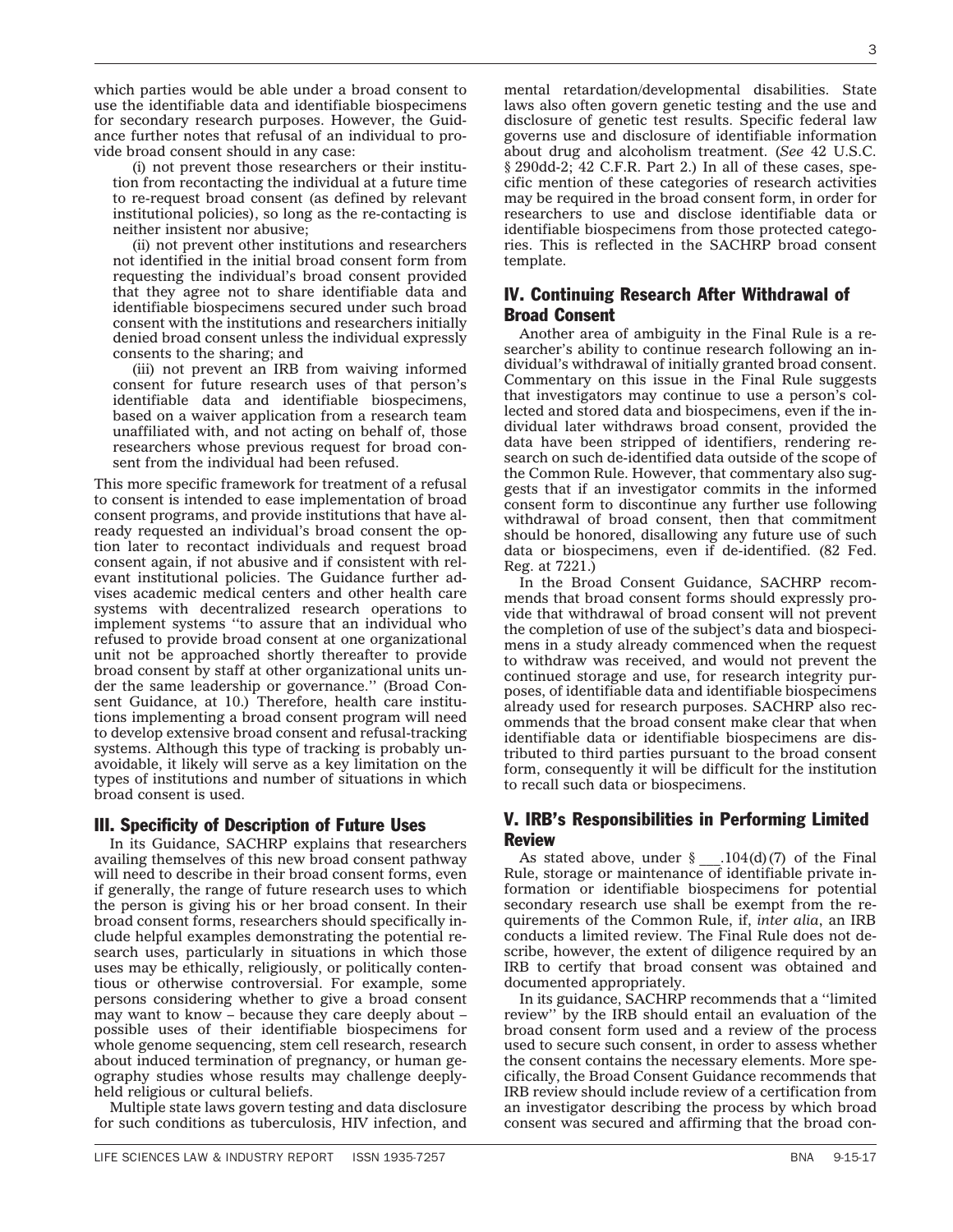sent was obtained from each subject and will be available for IRB review during the entire period of the study. The Guidance notes that this limited IRB review process can be conducted through either a full IRB or expedited review process.

In addition, in order for a study to be exempt from the Common Rule, under  $\S$  .  $104(d)(8)(iii)$ , an IRB must determine that the secondary research use of identifiable private information and identifiable biospecimens falls within the scope of the broad consent. Recognizing that the Final Rule does not further explain what is ''within the scope of the broad consent,'' SACHRP recommends that the IRB should review the actual template broad consent form(s) used or relied upon, in order to assess whether the proposed secondary research use falls within the scope of the broad consent that was secured.

#### VI. Return of Research Results

The Final Rule states that secondary research use of identifiable biospecimens and identifiable private information is exempt from the Common Rule, if, among other things, ''[t]he investigator does not include returning individual research results to subjects as part of the study plan."  $(\S_1, \ldots, \S_4)$  (8)(iv).) The Final Rule once again is silent, however, as to whether the plan to return individual research results must be intended to apply to each and every subject, or only to at least one subject, for the research to be excluded from the exemption.

The Broad Consent Guidance offers recommendations on this provision. According to the Guidance, the return of individual research results need not actually occur for the research to be excluded from the exemption, but rather if the intention to return individual research results is part of the study plan, then the research would not qualify for exemption. However, the Guidance specifically notes that a study plan would nevertheless fall under the exemption if it allows for disclosure to subjects only of incidental findings, meaning clinically meaningful results that are unrelated to the study's design.

Importantly, SACHRP also notes the public benefits of returning results in certain situations, and therefore in developing the study plan, the Broad Consent Guidance urges sponsors and investigators to balance carefully the utility of returning individual research results against the increased potentially burdensome regulatory requirements resulting from not meeting the exemption criteria.

#### VII. Effect of Non-Regulatory Broad Consent

While the Final Rule creates a new regulatory scheme for ''broad consent,'' the research community has in a sense long relied on non-specific consent for future uses to allow institutions to collect, store, and even use subject data and leftover biospecimens for future research, as long as those future uses have been defined adequately under Pre-2018 Rule standards. In recognition of this historic practice, the Guidance recommends that future research consent forms containing a ''nonregulatory broad consent'' should continue to be effective, even in light of the newly established regulatory ''broad consent.'' In addition, after the effective date of the Final Rule, a consent for future research using identifiable data and/or identifiable biospecimens should be analyzed as before, to assure that the consent has sufficiently detailed the proposed future research use, even if the non-regulatory ''broad consent'' would not meet the regulatory criteria for ''broad consent'' under the Final Rule.

# VIII. Use of a Single Combined Form for Primary Study Consent and Broad Consent

The Broad Consent Guidance addresses the permissibility of using a single combined form for the primary study consent and the broad consent. The Final Rule does not require that broad consent be obtained on a form separate from that of a primary study-specific consent, so long as the content and other requirements for broad consent are satisfied.

In its Guidance, SACHRP recommends that broad consent may be combined with a consent form for a primary research study in certain circumstances; however, a non-research clinical consent form may *not be combined* with a broad consent form. If a broad consent is offered for a primary study, the Guidance clarifies that it should be so offered as an optional adjunct to the primary study consent, allowing the participant to partake in the primary study without having to agree to the broad consent.

The Guidance acknowledges, however, that there are circumstances in which it is logical and appropriate for a broad consent to be required in order to participate in the primary study, specifically certain registry or biobanking studies, given that as a threshold matter it is generally understood that the biospecimens and data to be gathered are essential to future studies related to the purposes of the registry or biobanking study. SACHRP therefore has recommended that a broad consent be able to be combined with a consent form for a primary study such that the prospective individual can consent only to both the primary and future studies, or to neither, in appropriate, carefully defined, necessary circumstances. In those circumstances, SACHRP has recommended that the IRB carefully review such combined consents and determine that the purpose of the broad consent is in fact critical and integral to the aims of the primary research. The Guidance recommends that for any primary study consent that also requires the individual to provide broad consent, similar to the Health Insurance Portability and Accountability Act (''HIPAA'') Privacy Rule, that the purpose(s) of the broad consent be integral to the primary study aims.

In addition, SACHRP recommends that when broad consent is not an integral part of the primary study design, the single combined consent form should include an option for an individual to affirm or decline expressly whether to provide broad consent, whether through a signature line or initials box. This would allow the subject to communicate clearly and effectively that he or she refuses to grant broad consent, which, as previously discussed, would then prohibit IRB waiver of consent for the secondary research use of that subject's identifiable biospecimens and identifiable data. The Guidance further notes that this ability to refuse to grant broad consent is consistent with HIPAA, ''which permits a researcher within a HIPAA-covered entity to seek authorization for the use or disclosure of protected health information for a 'conditioned' research-related treatment activity (i.e., the primary study) and other 'unconditioned' research activities (e.g., future, unspecified research) in a single, combined authorization form.'' (Broad Consent Guidance, at 15-16.)